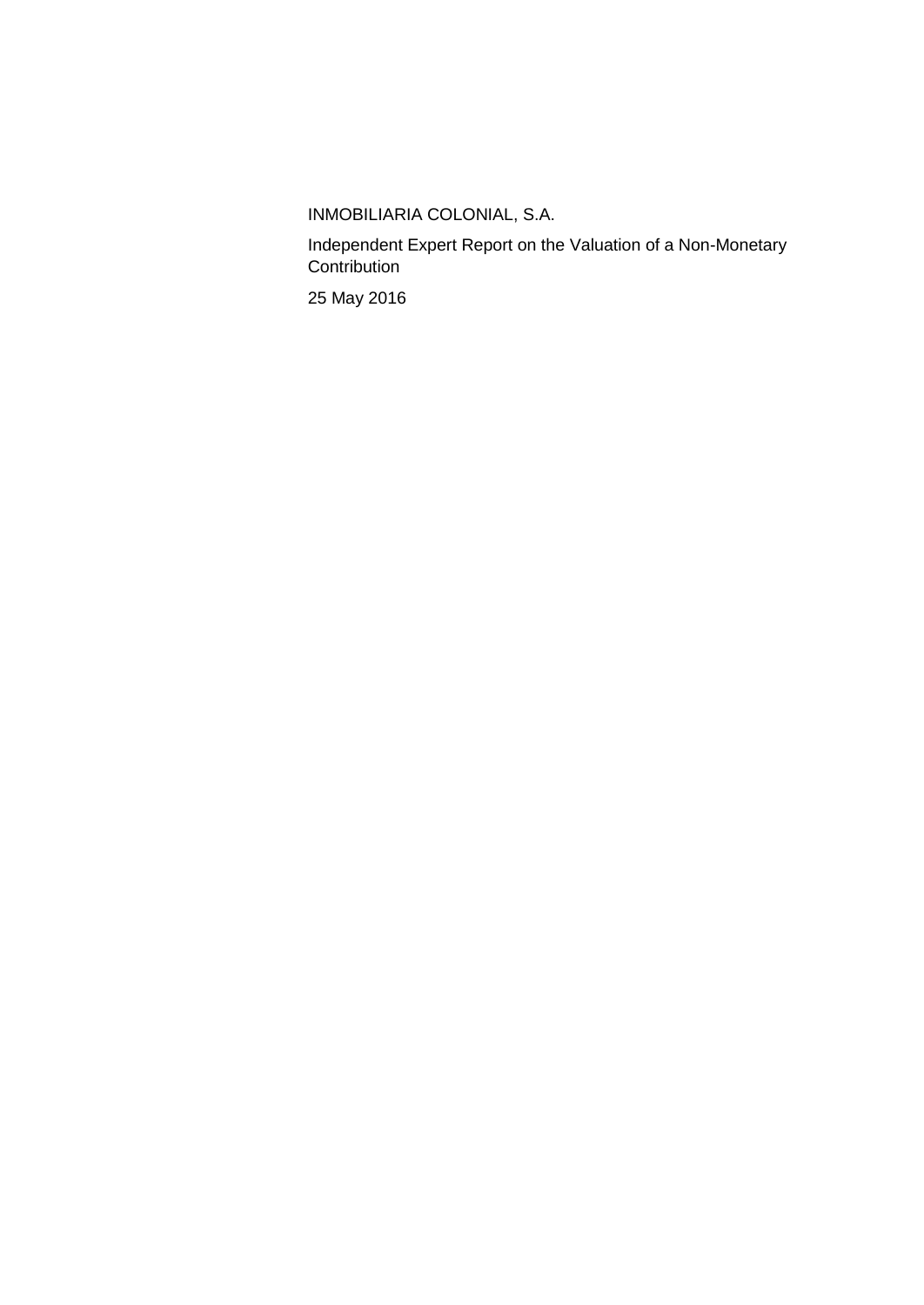

Ernst & Young, S.L. Tel.: 933 663 700 Edificio Sarria Fòrum Fax: 934 053 784 Avda. Sarrià, 102-106 ey.com 08017 Barcelona

# INDEPENDENT EXPERT REPORT ON THE VALUATION OF A NON-MONETARY CONTRIBUTION

To the Board of Directors of Inmobiliaria Colonial, S.A.

In accordance with Article 67 of the Spanish Limited Liability Companies Law, as well as Articles 133 and 338 ff of the Commercial Register Regulations, on *21* January 2016 and subsequently through a resolution dated 28 April 2016, Ignacio Garmendia Rodríguez, a Commercial Registrar for Barcelona and the corresponding province, appointed Ernst & Young, S.L. as the independent expert to draft a report, corresponding to dossier number 3794/16, with regard to a non-monetary contribution to be made by Reig Capital Group Sàrl (Reig, or the Contributing Company), consisting of shares held by Société Foncière Lyonnaise (SFL) which represent 2.19% of its share capital, to Inmobiliaria Colonial, S.A. (Colonial, or the Beneficiary Company), contribution which is to increase the share capital of the latter as the beneficiary of the contribution.

# **1. DESCRIPTION OF THE TRANSACTION**

Pursuant to the request made to the Commercial Register by Pedro Viñolas Serra in the name and on behalf of Colonial, it is our understanding that this company intends to increase its share capital by issuing the corresponding shares, which will be fully subscribed by the Contributing Company and fully paid through a non-monetary contribution consisting of 1,019,478 shares of SFL, which represent 2.19% of its share capital.

#### 1.1 Contributing Company

Reig Capital Group Sàrl ("Reig") is a Luxembourger commercial company whose Spanish tax identification number is N0182062 and whose address is L-1331 Luxembourg, 65 Boulevard Grande Duchesse Charlotte.

#### 1.2 Beneficiary Company

Colonial is a Spanish commercial company whose registered address is Avenida Diagonal no. 532, 08006 Barcelona, with tax identification number A-28027399, and which is registered in the Barcelona Commercial Register, volume 39.608, folio 63, sheet B-347.795.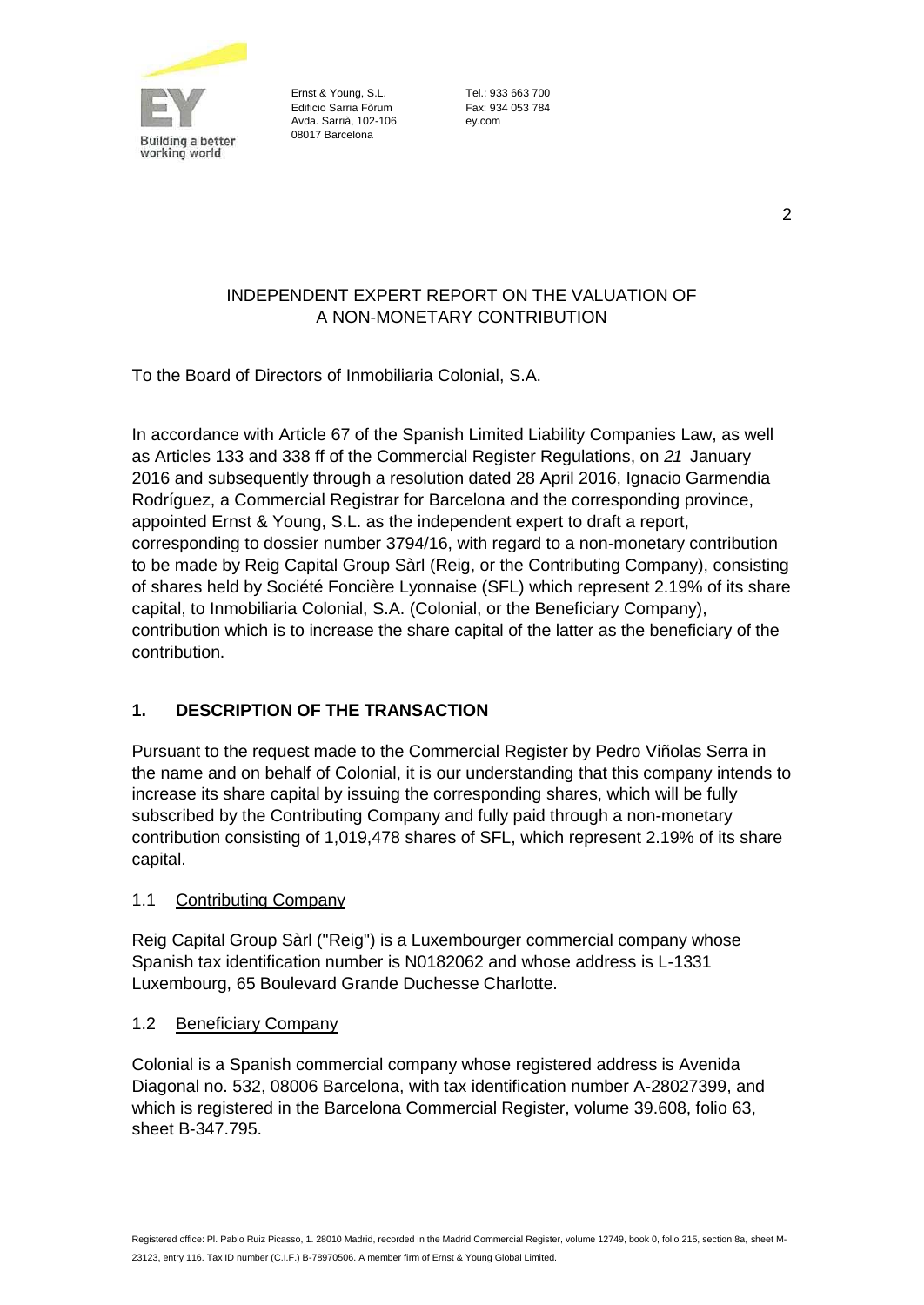

# **2. DESCRIPTION OF THE NON-MONETARY CONTRIBUTION**

In accordance with the Report from the Board of Directors of Inmobiliaria Colonial, S.A. on this transaction, the non-monetary contribution to be made by the Contributing Company for the full subscription and payment of the shares issued by Colonial shall, as indicated above, consist of 1,019,478 fully paid shares of SFL, representing 2.19% of its share capital, of the same class and series, and recorded under the book-entry system.

SFL is a French company that is registered in the Register of Business and Companies of Paris with number 552 040 982 (NAF Code 6820 B) and which is domiciled at 42 Rue Washington (75008), Paris, France, and its shares are admitted to trading on "Euronext Paris - Compartiment A" of the Paris Stock Market. The company's legal standing is that of a listed real estate investment company (Société d'lnvestissement Immobilier Cotée, or SIlC) and it is a 53.14% investee of Colonial.

# **3. DESCRIPTION OF THE VALUATION THAT WAS CARRIED OUT AND OF THE CONSIDERATION FOR THE CONTRIBUTION**

In accordance with the statements made by the management of Inmobiliaria Colonial on this transaction, as consideration for the non-monetary contribution, the share capital of Colonial is to be increased by a nominal amount of €22,701,480 through the issue and placing into circulation of 90,805,920 new ordinary shares with a par value of €0.25 each, of the same class and series as those currently outstanding and with a total share premium of €40,862,664, equivalent to €0.45 per share, bringing the total value of the capital increase plus the share premium to €63,564,144.

In accordance with items 3, 4 and 5 of the report of the Board of Directors, the Board considers that:

- According to the methods indicated in item 4 of the report, the 1,019,478 shares representing 2.19% of the share capital of SFL covered by the contribution were valued at €63,564,144, bringing the value of each share to be contributed to the equivalent of €62.35.
- Different methods were used to determine the number of Colonial shares to be delivered as consideration for the shares of SFL, including: (i) the current quoted price as well as the quoted price for the most recent month and the most recent quarter; (ii) the current consensus on Colonial's share price according to analyst reports; (iii) other comparison methods such as calculating expected NAV according to analyst reports and the comparable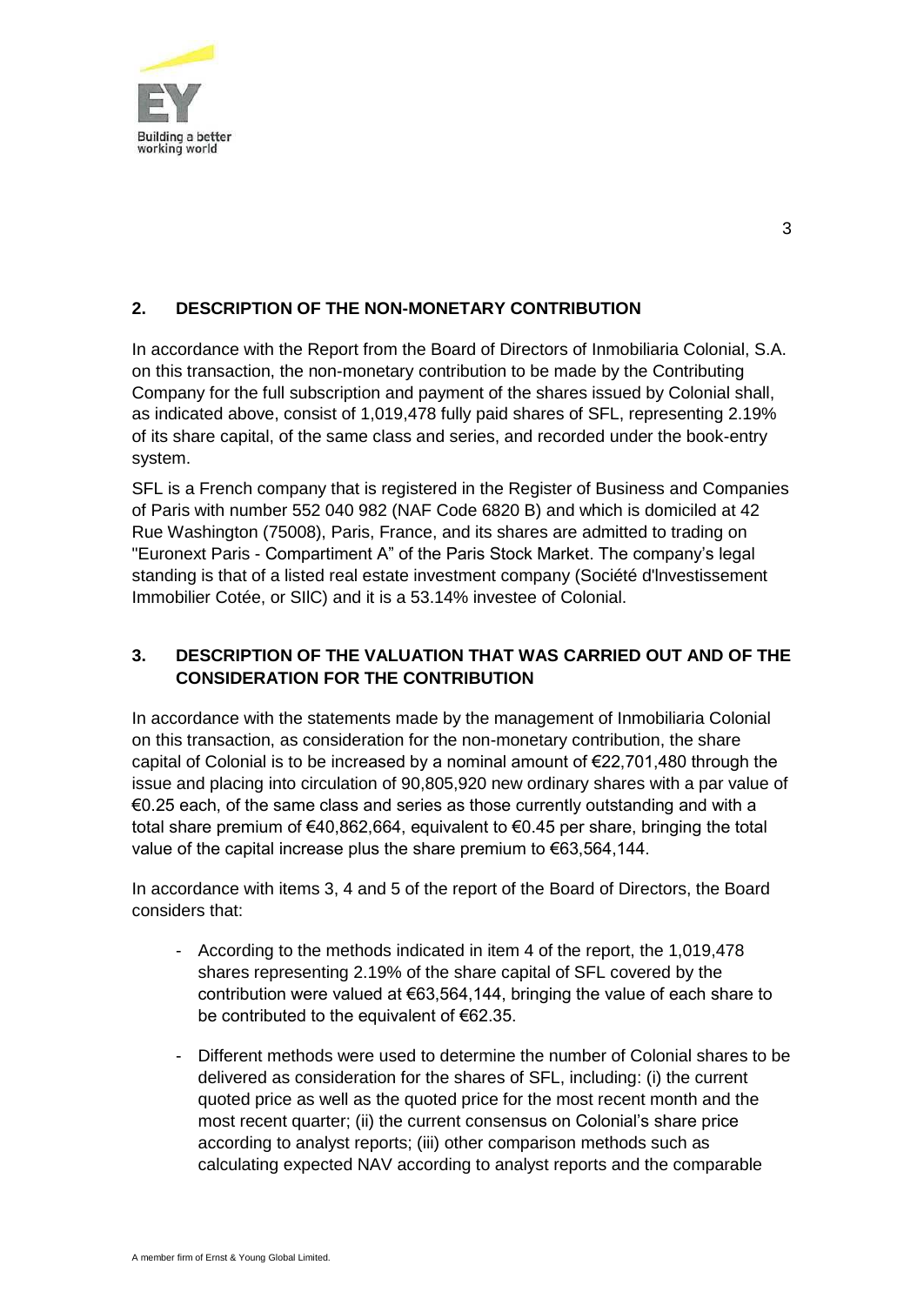

4

multiples approach. The different approaches considered, which take into account the liquidity of Colonial's shares in the securities markets, revealed a price per share of €0.70. This amount has been adjusted in accordance with the dividends to be proposed at the General Shareholders' Meeting, in the amount of €0.015/share, inasmuch as said dividends will be distributed before the resolution described in this report is implemented.

Consequently, as indicated in item 4.3 of this report, the expected swap ratio is 89,071 shares of Colonial, with a par value of €0.25 each, for each share of SFL contributed by Reig.

# **4. VALUATION METHODS**

#### 4.1 Methods for valuing the projected non-monetary contributions

The directors determined the value of the SFL shares to be contributed in the transaction covered by this report by using the following methods:

- Discount of free cash flows;
- Comparable multiples;
- Share price; and,
- Net asset value (expected EPRA NNNAV)

Given the low degree of liquidity of SFL shares in the secondary market and in light of the different methods described above, the Board of Directors considers that the 1,019,478 shares representing 2.19% of the share capital of SFL to be contributed have a value of €63,564,144.00, bringing the value of each share to be contributed to the equivalent of €62.35.

# 4.2 Methods for valuing the Colonial shares to be issued as consideration for the projected non-monetary contributions

As indicated in item 3 of this report, the directors determined the number of shares to be delivered as consideration for the shares of SFL by using different methods, including: (i) the current quoted price as well as the quoted price for the most recent month and the most recent quarter; (ii) the current consensus on Colonial's share price according to analyst reports; (iii) other comparison methods such as calculating expected NAV according to analyst reports and the comparable multiples approach.

#### 4.3 Proposed swap ratio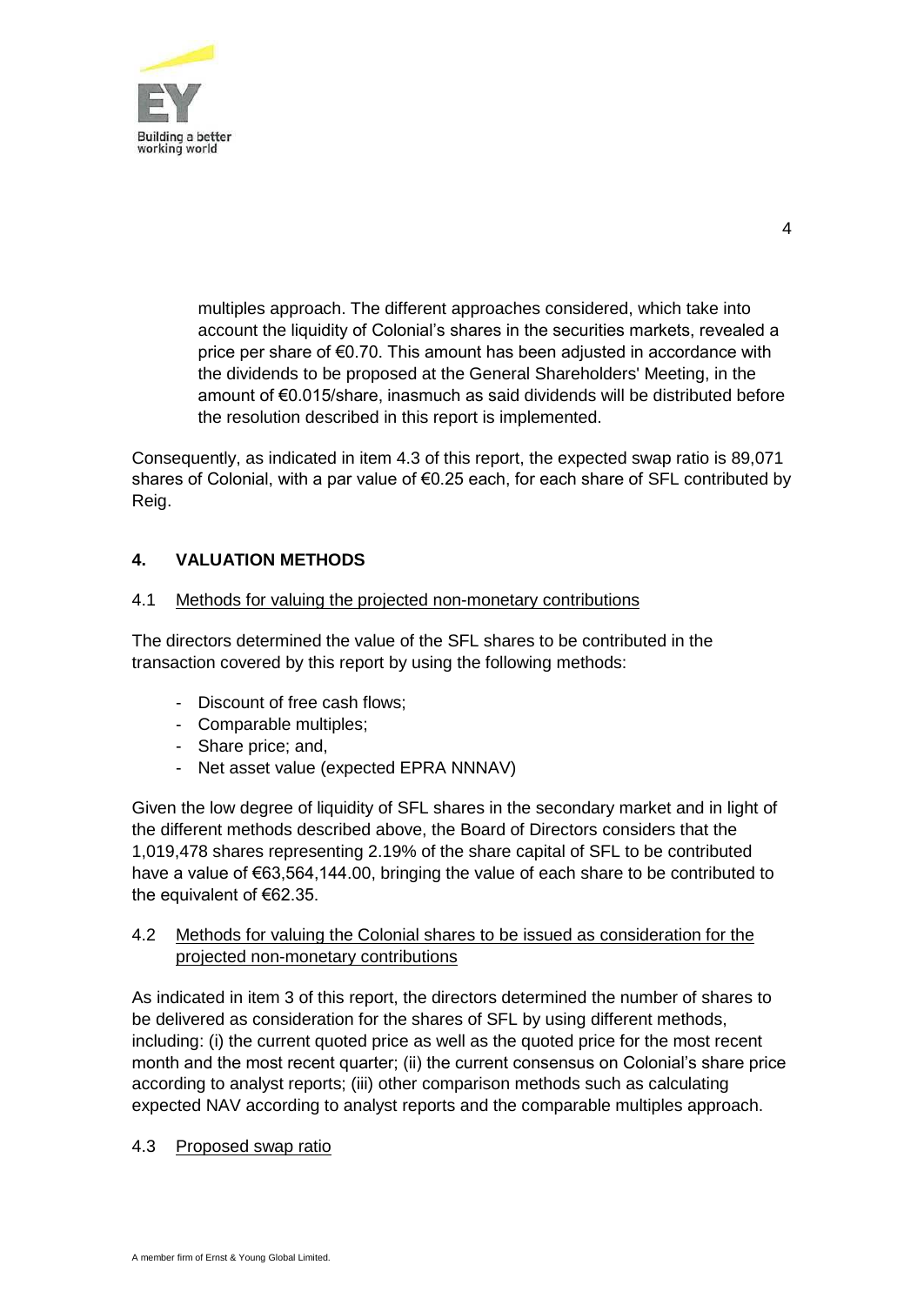

In accordance with valuations of SFL and Colonial detailed in items 4.1 and 4.2 above, the proposed swap ratio was approved by the Board of Directors and included in the report from the directors. The swap entails the delivery of 89,071 shares of Colonial, with a par value of €0.25 each, for each SFL share contributed.

Consequently, the directors of Colonial have proposed issuing, as consideration for the non-monetary contributions indicated above, a total of 90,805,920 shares with a par value of €0.25 and with an issue premium of €0.45 each, of the same class and series as those currently outstanding, to be fully subscribed and paid by Reig through the contribution of 1,019,478 of its shares in SFL. Therefore, the effective amount of the capital increase is €63,564,144.

# **5. SCOPE OF THE PROCEDURES PERFORMED**

The procedures that we carried out in preparing the expert report called for in Article 67 of the Limited Liability Companies Law relative to reviewing the valuation of SFL's shares as well as to analysing the reasonability of the proposed swap ratio consisted of:

- 5.1 Obtaining and conducting an overall analysis of the following information:
	- Audited consolidated financial statements at 31 December 2015 and unaudited consolidated financial statements at 30 April 2016 of Société Foncière Lyonnaise and subsidiaries and of Inmobiliaria Colonial and subsidiaries.
	- Valuation reports prepared by third parties of the registered real estate assets of the SFL Group and the Colonial Group at 31 December 2015 and 30 June 2015.
	- Analysis of changes in the market value of the property assets ("gross asset value", or "GAV") of the SFL Group from 31 December 2012 until 31 December 2015.
	- Other information considered necessary for our work.
- 5.2 Review of the report from the directors of the Beneficiary Company regarding the proposed capital increase.
- 5.3 Review and analysis, based on available information, of the valuation criteria and approaches used to determine the value of the non-monetary contribution,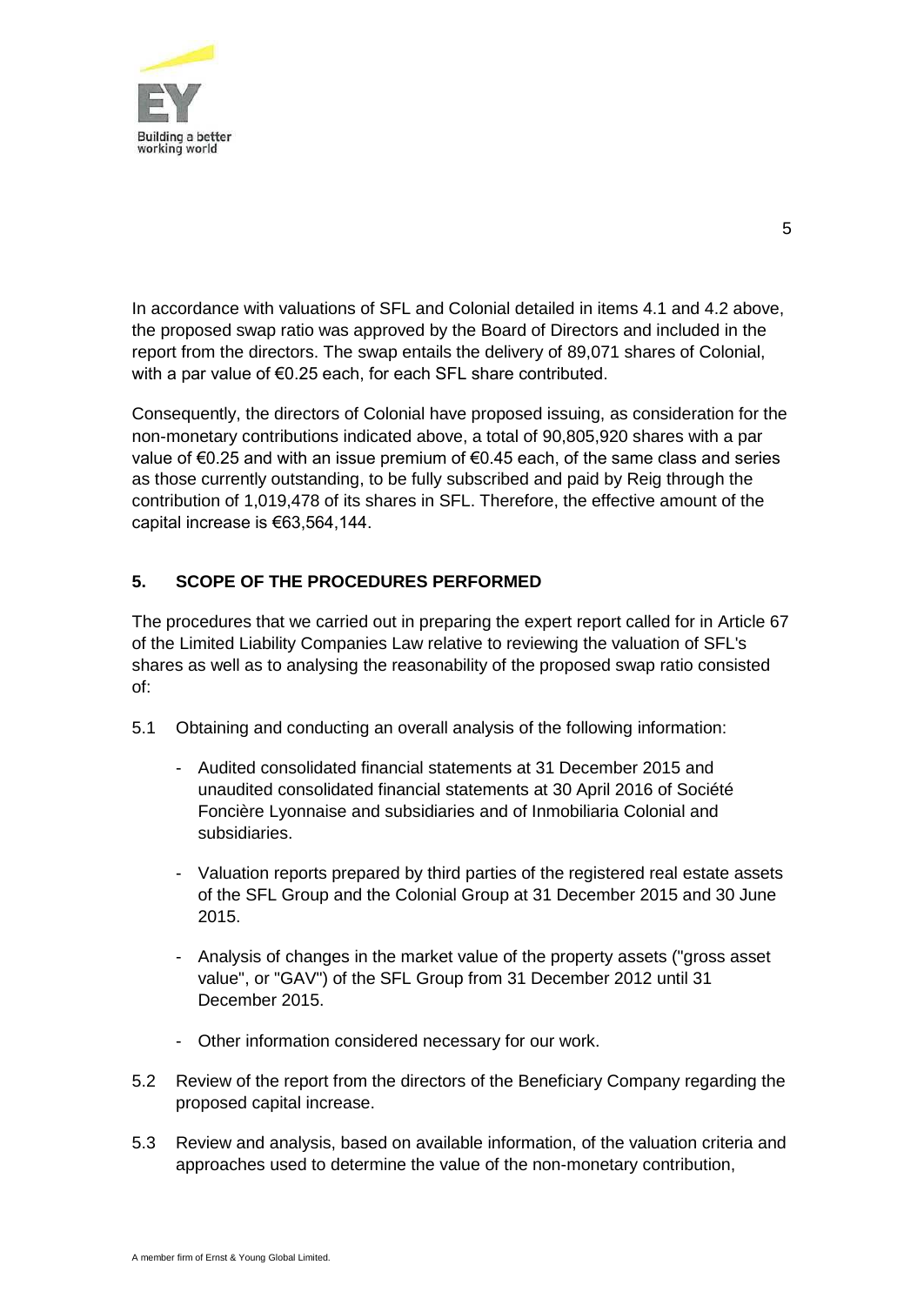

specifically, review of the discounted cash flow (DCF) of SFL prepared by the management of Colonial.

- 5.4 Review and analysis of the valuation criteria and approaches used to determine the value of Colonial's share, primarily the stock market price and the consensus price of the share according to analyst reports.
- 5.5 Analysis and comparison of the results obtained using other valuation methodologies generally accepted by the SFL Group.
- 5.6 Telephone calls with the appraisers of SFL assets.
- 5.7 Analysis and comparison, where applicable, of the results obtained using other valuation methodologies generally accepted by the Colonial Group.
- 5.8 Reading and analysis of the fairness opinion issued by Morgan Stanley confirming that in its judgement the terms and conditions for the acquisition of the shares of SFL covered by the contribution and the resulting swap ratio are reasonable.
- 5.9 Holding of various meetings with the management of Inmobiliaria Colonial, S.A. and its financial advisers in the context of this transaction in order to gather useful information for our work.
- 5.10 Review of the financial information for the first quarter of 2016 published on Colonial's and SFL's webpages.
- 5.11 Reading of the minutes of the Board of Directors' meetings and General Shareholders' Meetings and of other significant meetings of the management committees of the Beneficiary Company and of SFL.
- 5.12 Posing of questions to the Company's management on significant events that might have a material effect on the value of the SFL Group or the Colonial Group, and, where applicable, corroborating such values.
- 5.13 Obtaining a letter of statements signed by the management of Inmobiliaria Colonial, S.A. indicating us that the information provided for the conducting of this work, the contents thereof, as well as any additional documentation or confirmation made available to us do not, in the opinion of management, constitute material errors, and include all the information required for a proper understanding of the valuation and the most important risks that might affect it, as well as stating that they have made available to us all material information of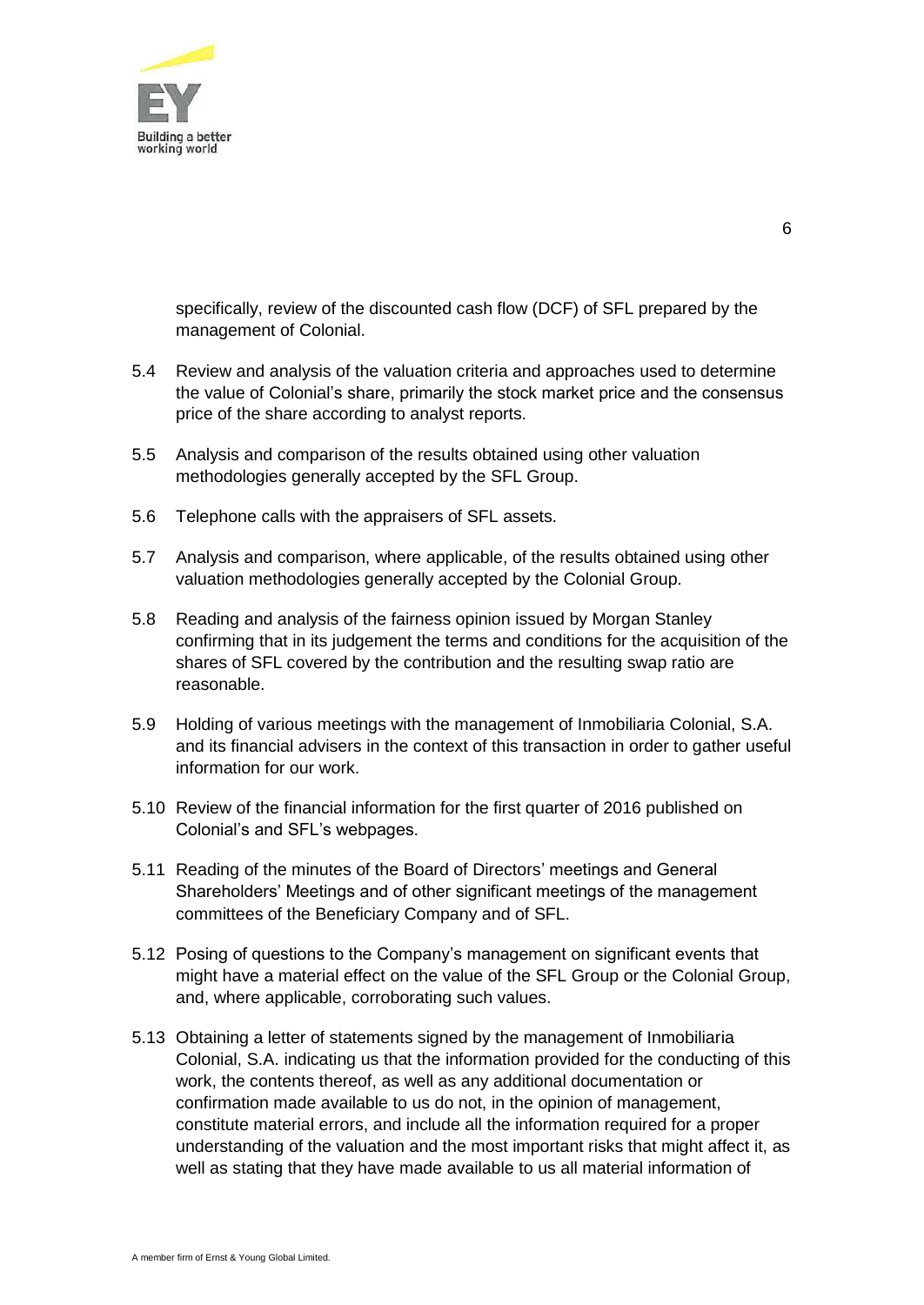

which they are aware and that might have a significant effect on the results of our work.

Our work has consisted exclusively of evaluating and verifying the application of the criteria used to value the shareholdings covered by the non-monetary contribution, the details of which are included in section 3 of this report, and valuing the shares issued by Colonial as consideration, as well as in evaluating the criteria used in verifying said assets. For this reason, in conducting our work we have not applied specific procedures to ascertain the ownership of the shareholdings covered by the contribution or other issues outside of the scope described in this report.

It should be noted that, in addition to objective factors, any valuation work entails other, subjective factors involving a judgement, and that the resulting values therefore primarily constitute a point of reference for the parties involved in the transaction. Consequently, we are unable to ensure that third parties will necessarily agree with the conclusions of our report.

In addition, the value of a company, business or asset is dynamic over time. Hence, our conclusions, which we have reached with reference to the current date, could differ from conclusions obtained on a prior or subsequent date.

Given the uncertainties inherent to any information regarding the future, some assumptions used in preparing future estimates might not materialise as posited herein, and unforeseen events could occur. Therefore, the estimated results of the business for the projection period might not prove to be, in the future, as posited herein, which would affect the validity of our conclusions.

Consequently, in conducting our work, we have not applied specific procedures to determine the existence of other assets and liabilities that might exist and are not included in the statements made by Colonial's management, or to verify the physical existence and ownership of and liens on the assets contributed. Moreover, our analyses and verifications were not intended to ascertain compliance with any legal or formal obligation (relative to approval, submission of documents, advertising, liens and encumbrances on the assets covered by the contribution, deadlines, etc.) other than those provided for in Article 67 of the consolidated Limited Liability Companies Law .

# **6. CONCLUSION**

In our professional opinion, and in light of the considerations described in this report, we consider that:

- The combined value attributed to the shares of SFL that make up the planned non-monetary contribution corresponds, at least, to the number, the par value

7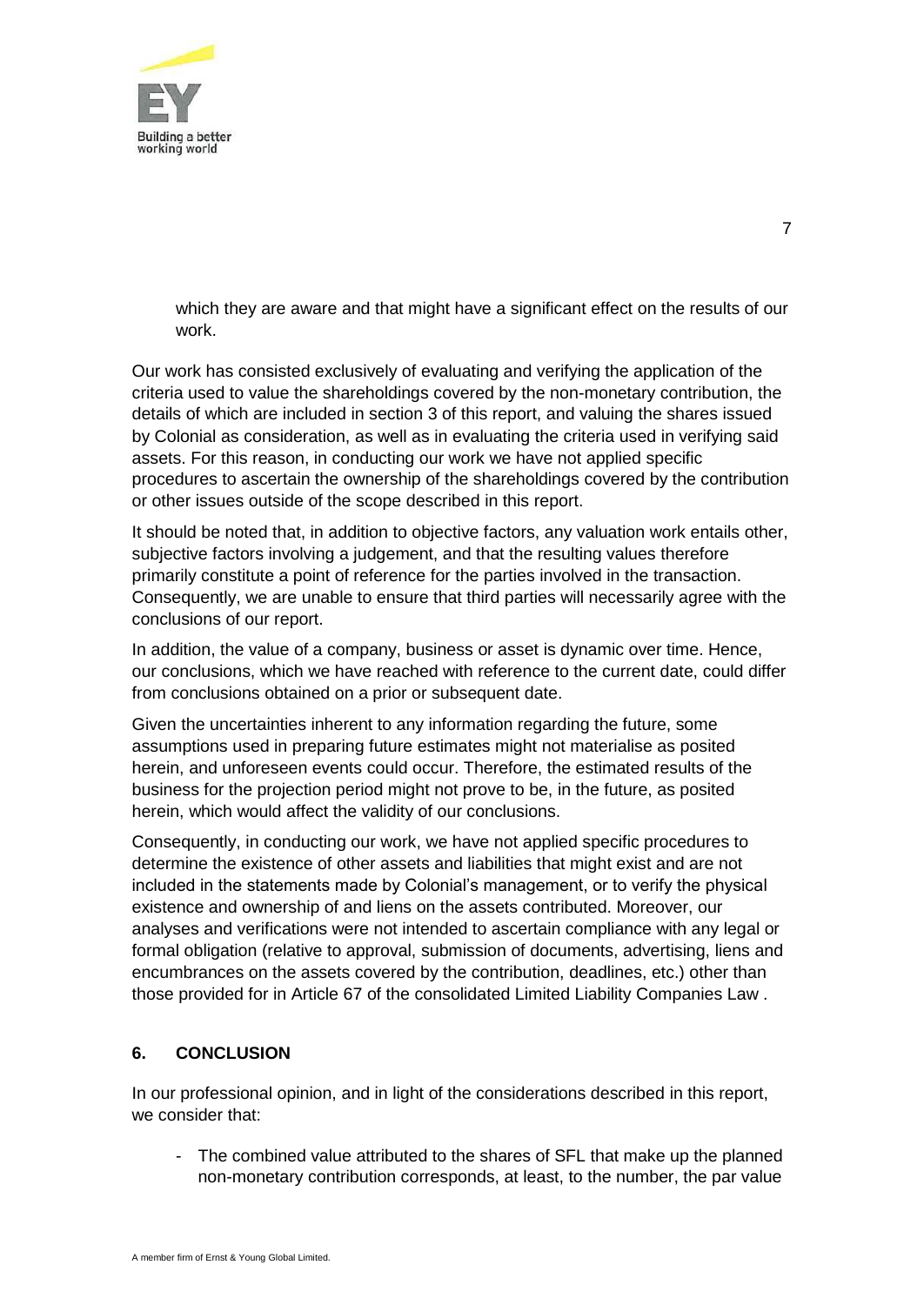

and the share premium of the shares that Inmobiliaria Colonial, S.A. plans to issue as consideration, for a total amount of €63,564,144, corresponding to a share-capital increase of €22,701,480 through the issue and placing into circulation of 90,805,920 new shares with a par value of €0.25 each, plus a total share premium of €40,862,664, equivalent to €0.45 per share.

- The methods used by the directors to establish the type of swap are adequate and the resulting swap ratio is reasonable for the objectives being sought.

In accordance with express instructions from the management of Inmobiliaria Colonial, S.A. the conclusions that we have given above include, in addition to that which is required by Article 67 of the Limited Liability Companies Law, a statement on the fairness of the proposed swap ratio in the transaction in question. Nevertheless, our special report has been prepared solely for the purposes established in Article 67 of the Limited Liability Companies Law and of Article 133 of the Commercial Register Regulations and should not be used for any other purpose.

ERNST & YOUNG, S.L.

Joan Tubau Roca

25 May 2016

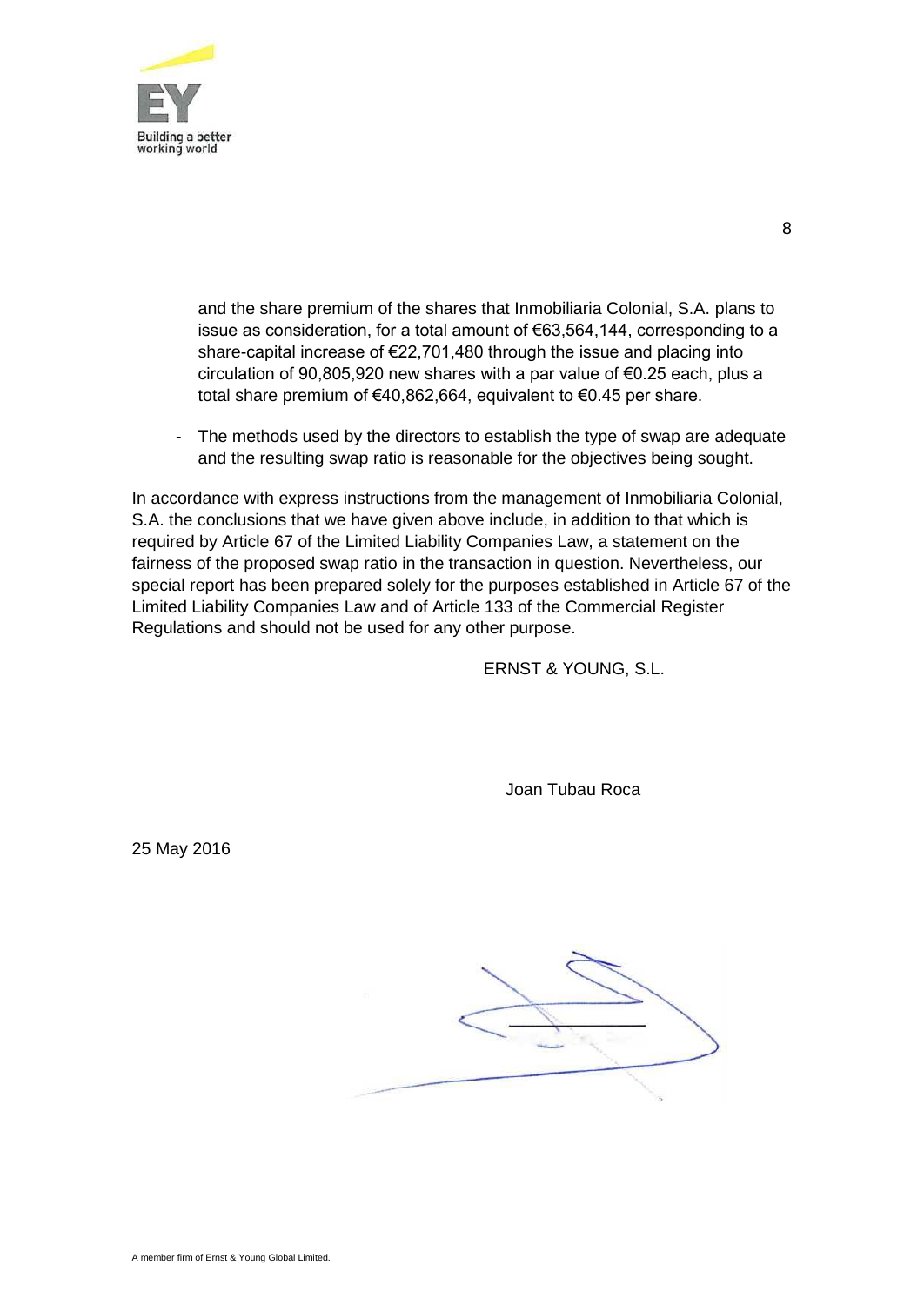APPENDIX

**Report of the Board of Directors of Inmobiliaria Colonial, S.A. on a proposed capital increase through non-monetary contributions**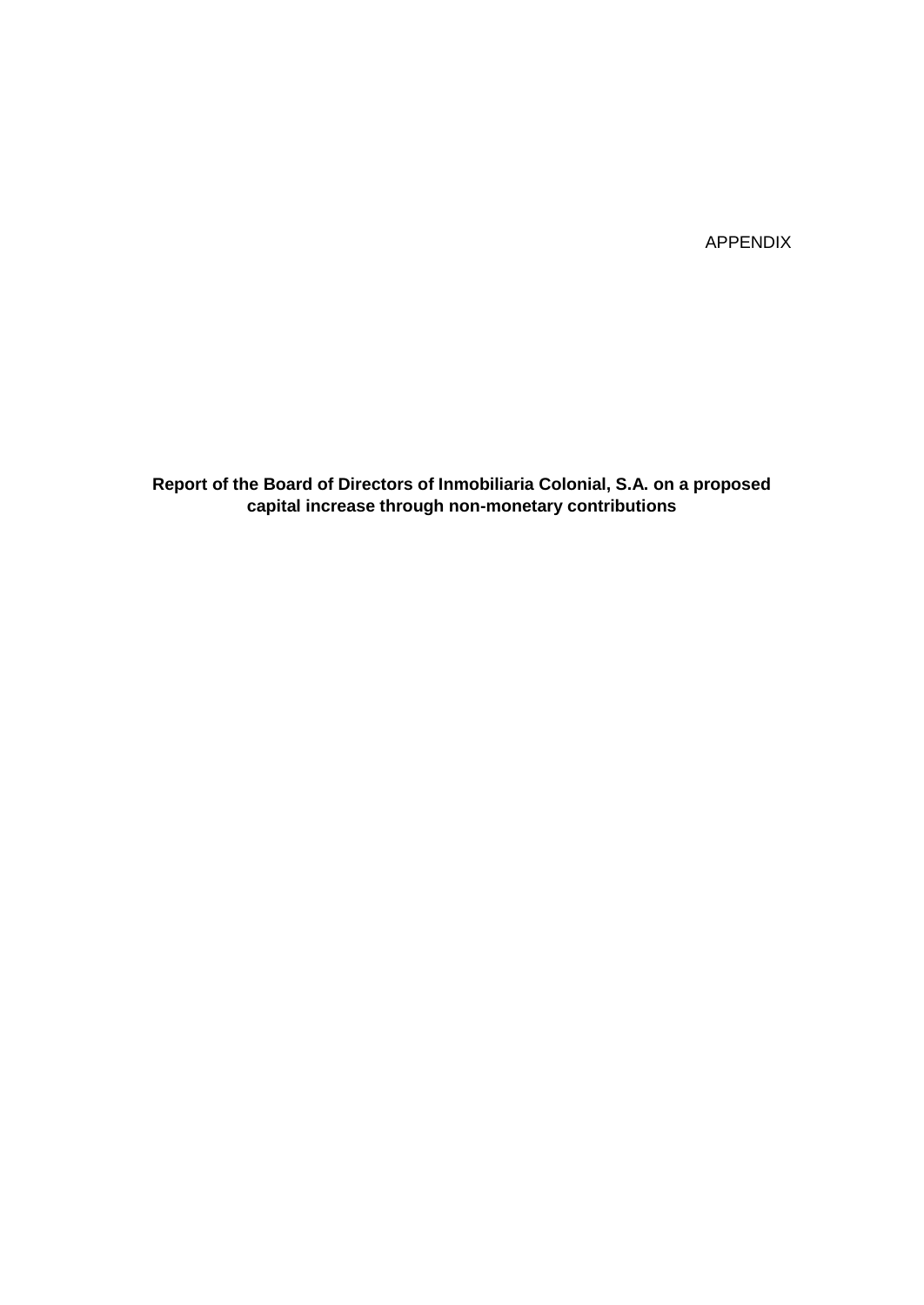# Colonial

**REPORT OF THE BOARD OF DIRECTORS OF INMOBILIARIA COLONIAL, S.A. ON A PROPOSED CAPITAL INCREASE THROUGH NON-MONETARY CONTRIBUTIONS, CONSISTING OF THE SHARES OF REIG CAPITAL GROUP LUXEMBOURG SÀRL IN SOCIÉTÉ FONCIÈRE LYONNAISE (SFL), ALLOWING FOR AN INCOMPLETE SUBSCRIPTION (AGENDA ITEM SEVEN).**

#### *1. Purpose of the report*

The Board of Directors of Inmobiliaria Colonial, S.A. (**"Colonial"** or the **"Company"**) has resolved to call an Ordinary General Shareholders' Meeting to be held on 27 June 2016 on first call and on 28 June 2016 on second call, and to propose at said meeting, as agenda item 7, the approval of a capital increase through non-monetary contributions.

Pursuant to Articles 286, 296 and 300 of *Royal Legislative Decree 1/2010, of 2 July, approving the Consolidated Spanish Limited Liability Companies Law* (the **"Limited Liability Companies Law"**) and the related provisions of *Royal Decree 1784/1996, of 19 July, approving the Commercial Register Regulations*, the aforementioned proposed resolution submitted to the General Shareholders' Meeting requires that the Board of Directors prepare the following supporting report.

# *2. Justification for the proposal*

The objective of the capital increase through non-monetary contributions to be proposed at the General Shareholders' Meeting is to issue the Colonial shares needed to acquire, through non-monetary contributions, shares of Société Foncière Lyonnaise **("SFL")**  owned by Reig Capital Group Luxembourg Sàrl **("REIG",** or the **"Contributor"),** thus increasing Colonial's shareholding in its French subsidiary SFL.

SFL is a French company that is registered in the Register of Business and Companies *(Registre du Commerce et des Sociétés)* of Paris with number 552 040 982 (NAF Code 6820 B). It is domiciled at 42 Rue Washington (75008), Paris, France, and its shares are admitted to trading on *"Euronext Paris - Compartiment A"* of the Paris Stock Market. The company's legal standing is that of a listed real estate investment company (*Société d'lnvestissement Immobilier Cotée,* or SIIC). At 31 December 2015, SFL owns 20 buildings in Paris, with a total area of 465,500 m<sup>2</sup>, valued at  $\epsilon$ 5,242 million. Colonial currently holds 24,726,400 SFL shares, representing 53.14% of the share capital of the latter.

Colonial and REIG have entered into an agreement according to the standard terms for this type of transactions for the acquisition by Colonial of all of the shares of SFL held by REIG, under which Colonial will deliver a cash amount and newly issued shares of Colonial as consideration for the entire shareholding.

Therefore, REIG, a shareholder of SFL holding 2,038,956 shares representing 4.3821% of the share capital of SFL, has undertaken, subject to approval by the General Shareholders' Meeting of Colonial of the resolution to increase share capital through nonmonetary contributions referred to in this directors' report, to (i) contribute to Colonial 1,019,478 SFL shares as consideration for the subscription of 90,805,920 Colonial shares to be issued by Colonial through the adoption of the resolution on the non-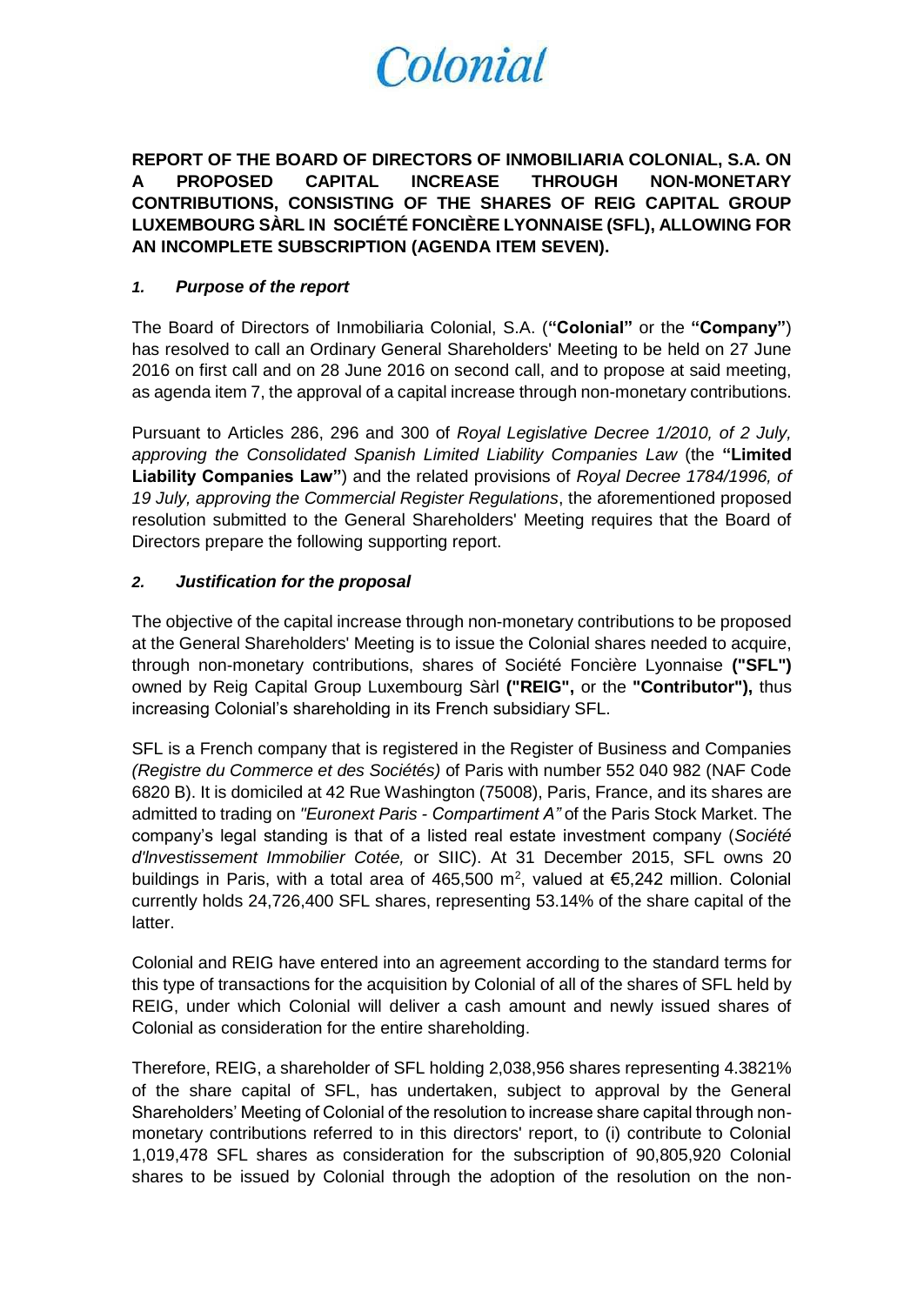

monetary share-capital increase referred to in this report; and to (ii) sell to Colonial 1,019,478 shares that it holds in SFL for a price of €50.00 per share on the same day on which REIG subscribes the shares issued by Colonial in fulfilment of the resolution on the non-monetary share-capital increase referred to in this report. Consequently, following the aforementioned transaction, Colonial will hold 26,765,356 shares representing 57.52% of the share capital of SFL.

The acquisition of these SFL shares from REIG will allow Colonial to increase its shareholding in SFL, shareholding that Colonial considers strategic, and to strengthen its presence in the French market. As part of this strategy, conversations were entered into with **Qatar** Investment Authority for the possible contribution of its shares in SFL, as was reported to the market through the corresponding Significant Event. At the date of this directors' report, these conversations have been suspended and are not expected to resume in the near future.

With regard to the transaction, Morgan Stanley & Co. International plc has provided the Board of Directors with a fairness opinion, confirming that, in its judgement, the terms and conditions of the acquisition of REIG's shareholding in SFL and the resulting swap ratio are reasonable.

The primary purpose of this capital increase through non-monetary contributions is to pay REIG, in Colonial shares, the consideration for its shares.

# *3. Description of the projected contribution Identification of the Contributor*

The projected contribution consists of 1,019,478 fully paid shares of SFL, free of liens and encumbrances, representing 2.19% of the share capital of SFL, and which are of the same class and series and are recorded under the book-entry system.

SFL is a French company that is registered in the Register of Business and Companies *(Registre du Commerce et des Sociétés)* of Paris with number 552 040 982 (NAF Code 6820 B). It is domiciled at 42 Rue Washington (75008), Paris, France, and its shares are admitted to trading on *"Euronext Paris - Compartiment A"* of the Paris Stock Market. The company's legal standing is that of a listed real estate investment company (*Société d'lnvestissement Immobilier Cotée,* or SIIC). At 31 December 2015, SFL owns 20 buildings in Paris, with a total area of 465,500 m<sup>2</sup>, valued at  $\epsilon$ 5,242 million. Colonial currently holds 24,726,400 SFL shares, representing 53.14% of the share capital of the latter.

The capital increase covered by this resolution involves the issue of new shares to be delivered exclusively to Reig Capital Group Luxembourg Sàrl, a Luxembourger company holding Spanish tax identification number N-0182062-J, as consideration for the contribution. The company's registered offices are at 65, Boulevard Grande-Duchesse Charlotte, L-1331 Luxembourg, and it is registered in the Luxembourg Commercial Register with number B-125.465.

#### *4. Valuation of the projected contribution and criteria used*

The directors determined the value of the SFL shares to be contributed by the Contributor by using the following valuation methods, all of which are commonly accepted by the international financial community: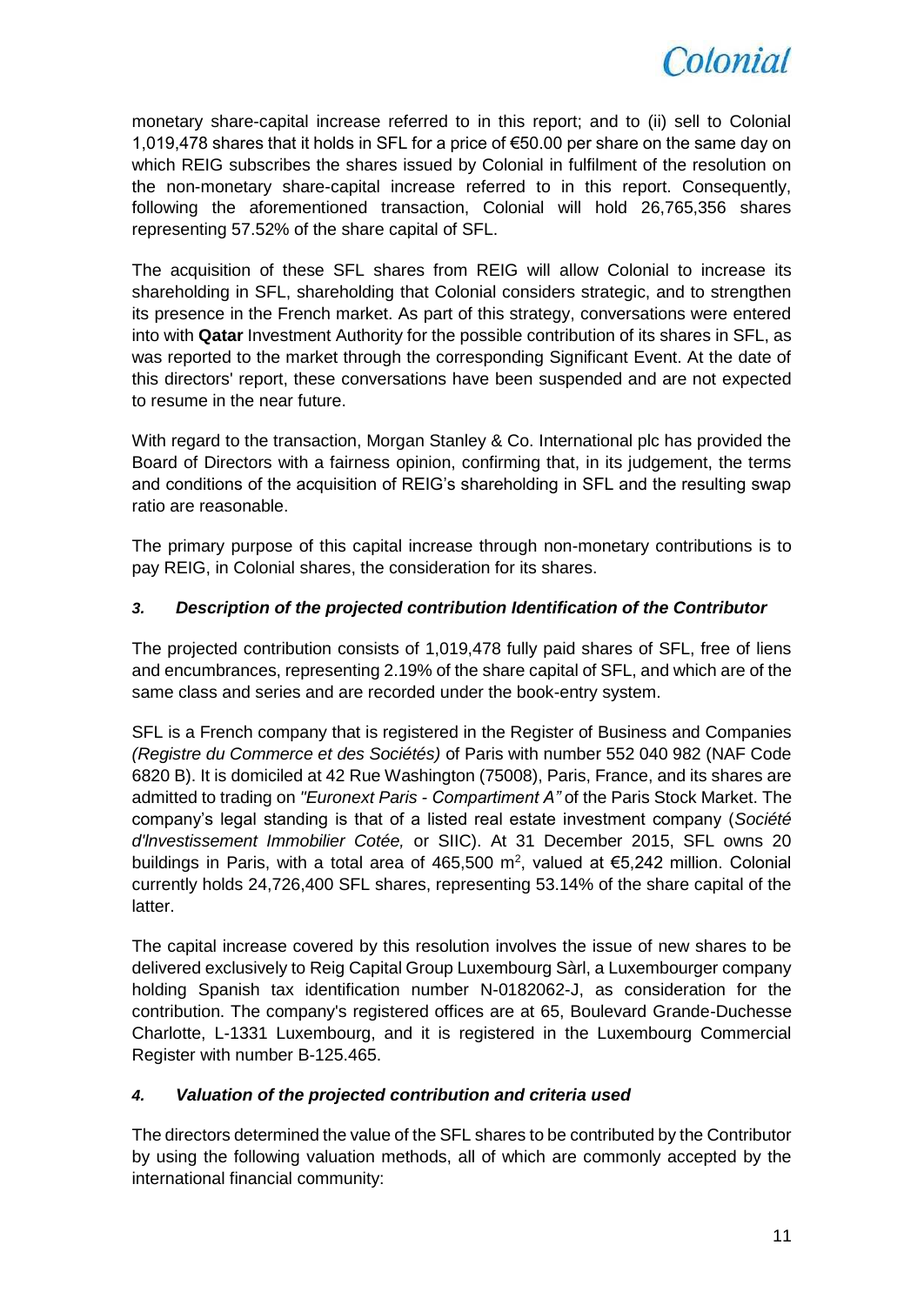

- **Discount of free cash flows:** this method shows the current value of the free cash flows expected to be generated by the business, with the enterprise considered an investment project.
- **Comparable multiples:** This method, considered a priority under international accounting standards (International Financial Reporting Standards) as well as under United States standard, consists of estimating value based on multipliers obtained from comparable enterprises.
- **Share price:** this method consists of calculating the value of the company based on the price of its shares in a secondary market.
- **Valuation of assets:** this method consists of valuing a company's estimated assets at a given date and deducting from this amount any encumbrances against the assets as well as all other debts and obligations the company may have to third parties, net of taxes and in accordance with EPRA recommendations (expected EPRA NNNAV - triple net asset value).

Given the low degree of liquidity of SFL shares in the secondary market and the analysis of the different methods described above and assuming that part of the shares currently held by REIG will be acquired at a price of €50 per share, the Board of Directors considers that the 1,019,478 shares representing 2.19% of the share capital of SFL to be contributed have a value of €63,564,144.00, bringing the value of each share to be contributed to the equivalent of €62.35.

In accordance with the criteria detailed above, the Board of Directors considers that the valuation of the shares described above is appropriate.

#### *5. Number and par value of the shares to be issued as consideration*

Different methods were used to determine the number of Colonial shares to be delivered as consideration for the shares of SFL, including: (i) the current quoted price as well as the quoted price for the most recent month and the most recent quarter; (ii) the current consensus on Colonial's share price according to analyst reports; (iii) other comparison methods such as calculating expected NAV according to analyst reports and the comparable multiples approach. The different methods considered, which take into account the liquidity of Colonial shares in the securities markets, revealed a price per share of €0.70. This amount has been adjusted for the dividends to be proposed at the General Shareholders' Meeting, inasmuch as the dividends will be distributed before this agreement is implemented.

In light of the valuation of the shares of Colonial as well as of the shares of SFL in accordance with the criteria described above, a swap ratio of 89 ,071 shares of Colonial, with a par value of €0.25 each, for each share of SFL is proposed.

Consequently, it is proposed that a total of 90,805,920 new shares with a par value of €0.25 and a share premium of €0.45 each be issued. All shares are to be of the same class and series as those currently in circulation, and to be fully subscribed and paid by the Contributor through the contribution of 1,019,478 shares it holds in SFL. Consequently, the effective amount of the capital increase is  $€63,564,144.00$ .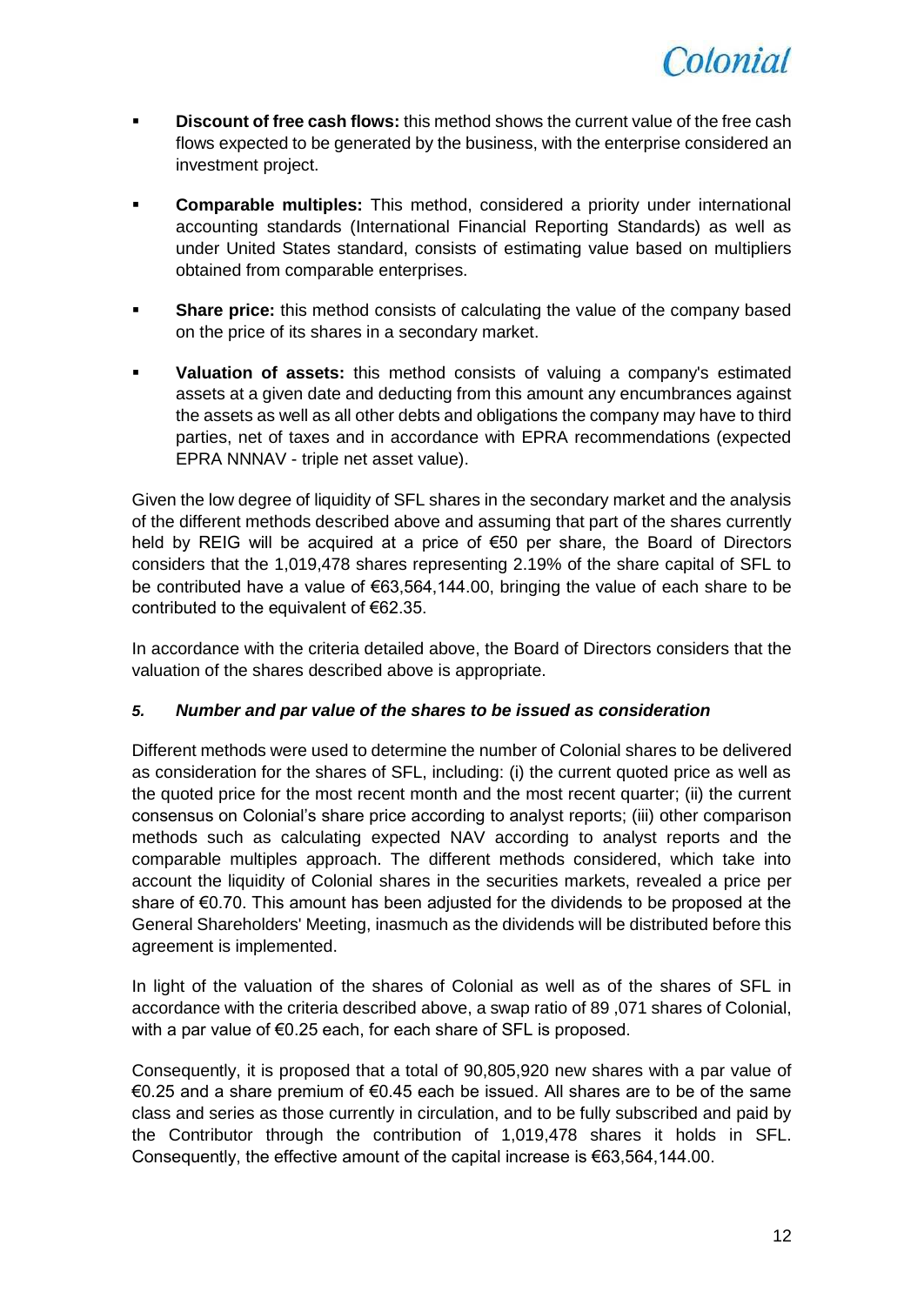

The new shares would carry the same voting and dividend rights as the Company's shares currently in circulation, as from the date on which they are entered, in the owners' name, in the corresponding accounting records.

# *6. Capital increase amount*

As consideration for the projected contribution, it is proposed that Colonial's share capital be increased by a nominal amount of €22,701,480, through the issue and circulation of 90,805,920 new ordinary shares with a par value of €0.25 each. All of these shares are of the same class and series as those currently in circulation.

In accordance with the aforementioned criteria, the Board of Directors considers that the total issue price is appropriate, in light of the market conditions prevailing at the date of this directors' report.

# *7. Amendment of Article 5 of the by-laws*

The Board proposes that the Board of Directors be entrusted with the authority to amend the wording of the article of the by-laws relating to the share capital, in order to reflect the capital effectively subscribed and paid as consideration for the SFL shares effectively contributed.

# *8. Incomplete subscription*

In accordance with Article 311 of the Limited Liability Companies Law, the possibility of an incomplete subscription of the capital increase subject to this resolution is expressly provided for. Consequently, the capital increase (up to the ceiling established herein) will be limited to the amount corresponding to the par value of the new Colonial shares effectively subscribed and paid as consideration for the SFL shares effectively contributed.

#### *9. Guarantees adopted*

In view of the nature of the assets to be contributed, no special guarantees have been adopted. Nevertheless, there is a commitment by REIG to contribute the shares referred to in section 3.

#### *10. Preferential subscription right*

In light of Article 304 of the Limited Liability Companies Law and given that the capital increase is through non-monetary contributions, the Company's shareholders will not be entitled to preferential subscription rights over the shares to be issued as part of the capital increase through non-monetary contributions covered by the proposed agreement.

#### *11. Independent expert*

Without prejudice to the fact that the contribution consists of securities traded on an official secondary market, in order to offer greater security to Colonial shareholders, and in light of possible interpretations of current law, the Board of Directors has opted for the most prudent course of action, asking the Commercial Register to appoint an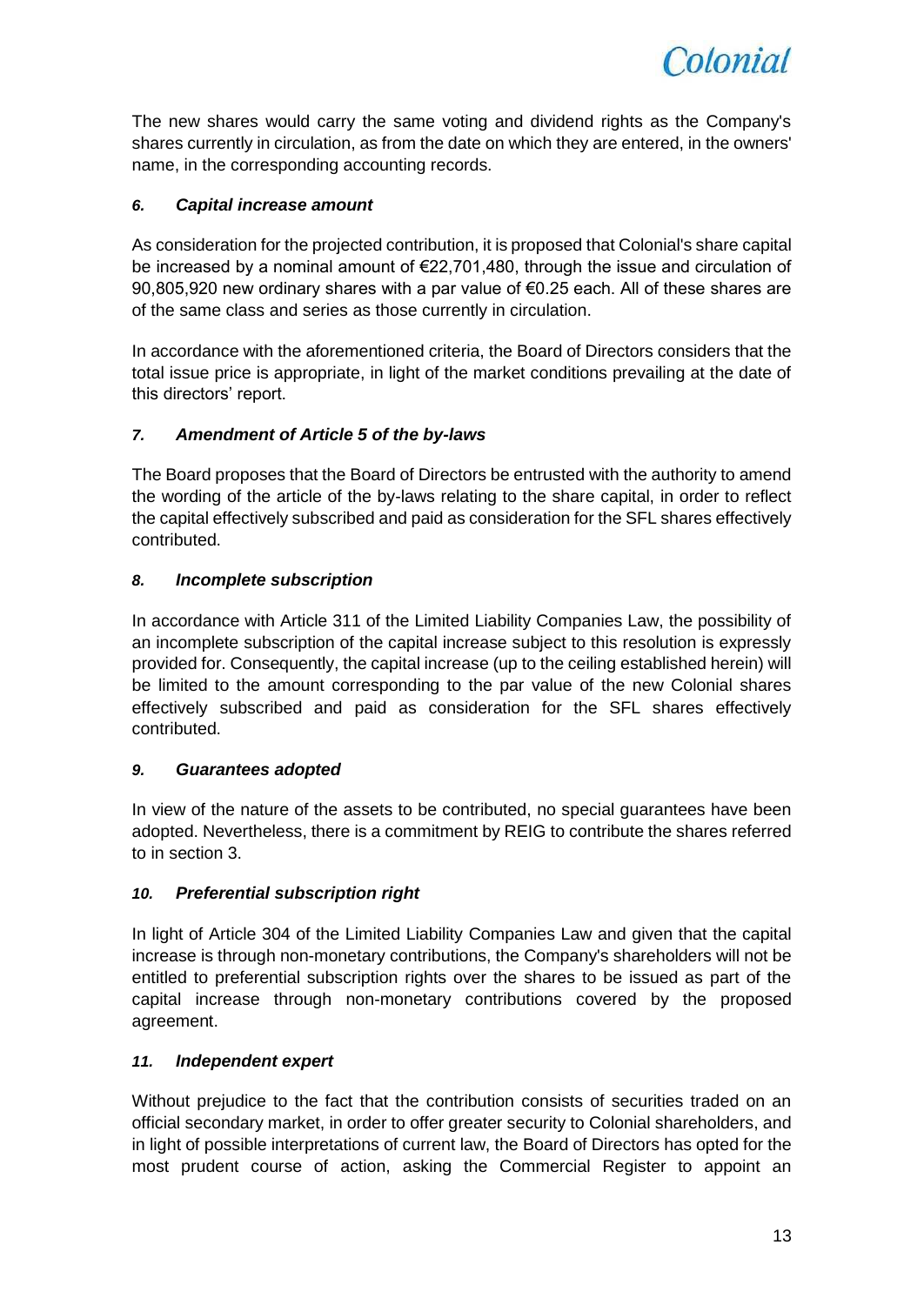

independent expert to issue a report describing and valuing the contribution and expressing the criteria used and whether the contribution corresponds to the par value and the share premium for the shares to be issued as consideration. The foregoing is in keeping with Article 67 of the Limited Liability Companies Law.

Hence, Ernst & Young has been appointed as the independent expert. This firm's report will be made available to the shareholders on the Company's website [\(www.inmocolonial.com](http://www.inmocolonial.com/)), from the call to the General Shareholders' Meeting until the meeting date.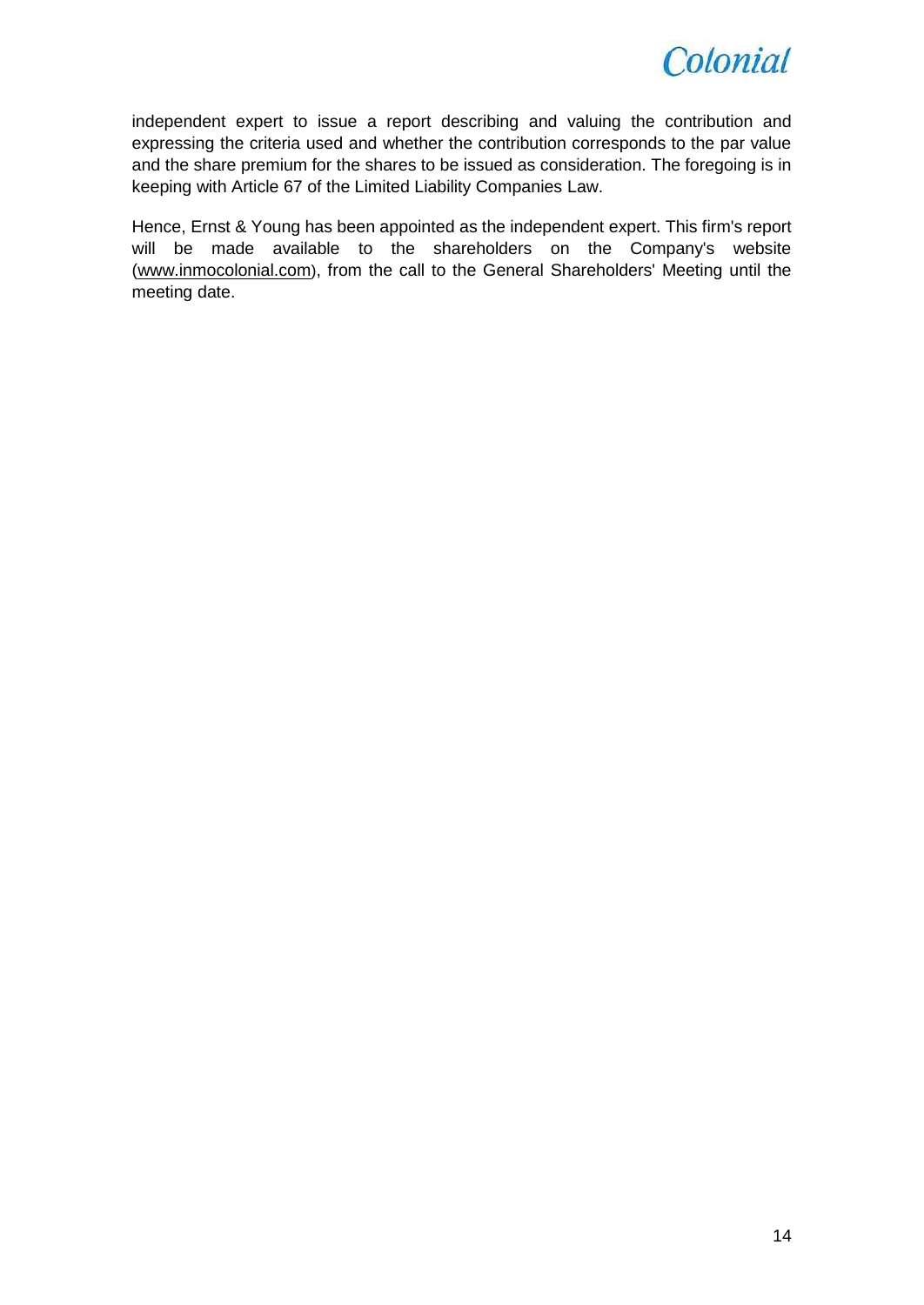

# **PROPOSED NON-MONETARY CAPITAL INCREASE RESOLUTION TO BE SUBMITTED AT THE INMOBILIARIA COLONIAL, S.A. GENERAL SHAREHOLDERS' MEETING**

**Capital increase paid with non-monetary contributions for a nominal amount of €20,701,480, through the issue and circulation of 90,805,920 new ordinary shares, with a par value of €0.25 each, allowing for incomplete subscription, the consideration for which consists of shares of Société Foncière Lyonnaise (SFL) held by Reig Capital Group Luxembourg Sàrl. Delegation of powers.**

The General Shareholders' Meeting of Inmobiliaria Colonial, S.A. (**"Colonial",** or the **"Company"**) hereby resolves to increase the Company's share capital through nonmonetary contributions in accordance with the terms and conditions established below, in order to issue the Colonial shares needed to acquire, as consideration for the contributions, shares in Société Foncière Lyonnaise **("SFL")** held by Reig Capital Group Luxembourg Sàrl **("REIG",** or the **"Contributor").**

For the purposes of this resolution, all the words beginning with a capital letter and not expressly defined herein will have the same meaning as in the Board of Directors' report giving rise to the present resolution.

# **1. CAPITAL SHARE INCREASE**

A resolution is hereby taken to increase Colonial's share capital by a nominal amount of €22,701,480 through the issue and circulation of 90,805,920 new ordinary shares with a par value of €0.25 each, all of the same class and series as those currently in circulation. The consideration for the new shares to be issued consists of non-monetary contributions, specifically shares in SFL, free of all encumbrances and liens, currently admitted to trading on the Paris Stock Market *("EuronextParis—Compartiment A").*

# **2. DESCRIPTION OF THE NON-MONETARY CONTRIBUTION AND IDENTIFICATION OF THE CONTRIBUTOR**

The contribution consists of 1,019,478 fully paid shares of SFL, representing 2.19% of its share capital, which are of the same class and series and which recorded under the book-entry system.

SFL is a French company that is registered in the Register of Business and Companies (*Registre du Commerce et des Sociétés*) of Paris with number 552 040 982 (NAF Code 6820 B). It is domiciled at 42 Rue Washington (75008), Paris, France, and its shares are admitted to trading on the Paris Stock Market's *"Euronext Paris - Compartiment A"*. The company's legal standing is that of a listed real estate investment company *(Société d'lnvestissement Immobilier Cotée,* or SIlC) and it is a 53.14% investee of Colonial.

The capital increase covered by this resolution involves the issue of new shares to be delivered exclusively to Reig Capital Group Luxembourg Sàrl, a Luxembourger company holding Spanish tax identification number N-0182062-J, as consideration for the contribution. The company's registered offices are at 65, Boulevard Grande-Duchesse Charlotte, L-1331 Luxembourg, and it is registered in the Luxembourg Commercial Register with number B-125.465.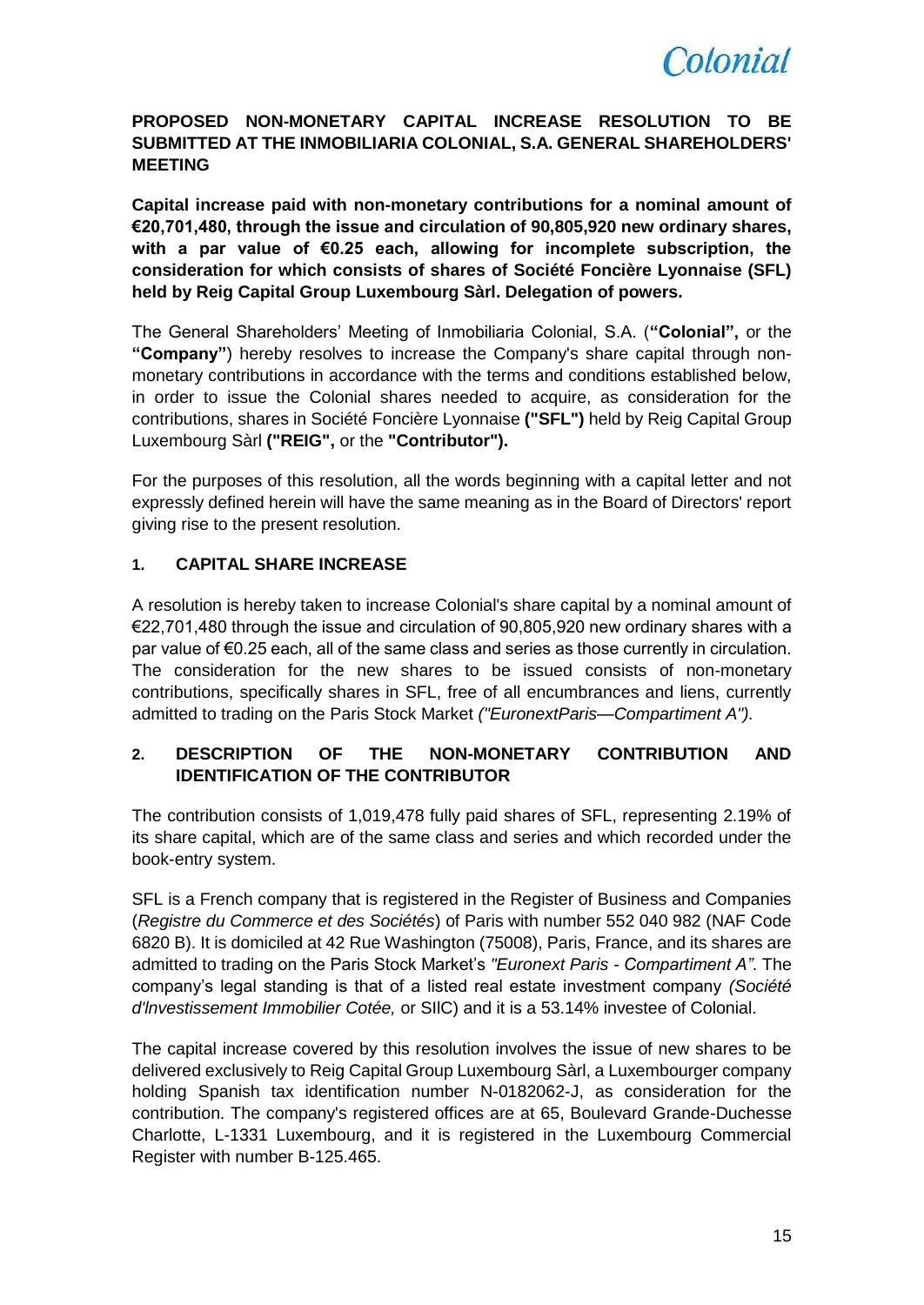

# **3. NUMBER OF NEW SHARES TO BE ISSUED**

As consideration for the non-monetary contribution consisting of 1,019,478 shares in SFL, a resolution is hereby taken to issue a total of 90,805,920 shares with a par value of €0.25 and a share premium of €0.45 each. All shares are of the same class and series as those currently in circulation, and will be fully subscribed and paid by the Contributor through the contribution of 1,019,478 shares it holds in SFL. Consequently, the effective amount of the capital increase is €63,564,144.00.

The swap ratio is 89,071 Colonial shares, with a par value of  $\epsilon$ 0.25 each, for each share of SFL.

# **4. TYPE OF ISSUE**

The new Colonial shares will be issued at a par value of  $\epsilon$ 0.25 each plus a share premium of €0.45 per share. Consequently, the total issue price of the shares is set at €0.70 per share.

#### **5. SUBSCRIPTION AND PAYMENT**

The new Colonial shares will be subscribed by the Contributor, and the par value and share premium will be fully paid at the time the capital increase deed is signed.

# **6. INCOMPLETE SUBSCRIPTION**

In accordance with Article 311 of *Royal Legislative Decree 1/2010, of 2 July, approving the consolidated Limited Liability Companies Law* (the **"Limited Liability Companies Law"**), the possibility of an incomplete subscription of the capital increase covered by this resolution is expressly provided for. Consequently, the capital increase (up to the ceiling established herein) will be limited to the amount corresponding to the par value of the new Colonial shares effectively subscribed and paid as consideration for the SFL shares effectively contributed.

#### **7. NON-EXISTENCE OF PREFERENTIAL SUBSCRIPTION RIGHTS**

In light of Article 304 of the Limited Liability Companies Law and given that the capital increase is through non-monetary contributions, the Company's shareholders will not be entitled to preferential subscription rights over the shares to be issued as part of the capital increase through non-monetary contributions covered by this resolution.

#### **8. RIGHTS CARRIED BY THE NEW SHARES**

The new shares will carry the same voting and dividend rights as the Company's shares currently in circulation, as from the date on which they are entered, in the owners' name, in the corresponding accounting records. In particular with respect to the dividend rights, the new shares will entitle the shareholder to receive the interim and final dividends approved for distribution in the future.

# **9. REPRESENTATION OF THE NEW SHARES**

The newly issued shares will be represented through book-entries managed by Sociedad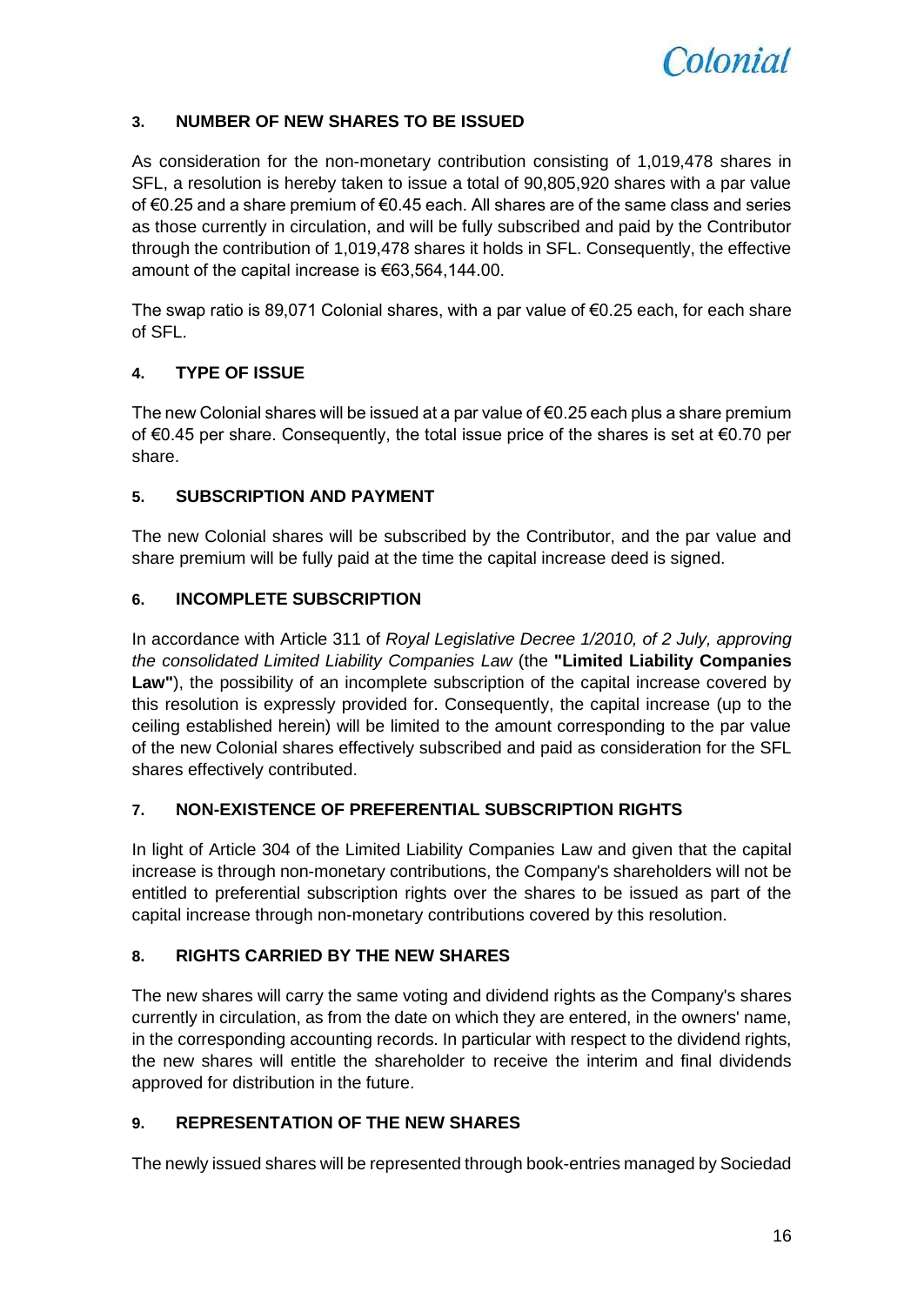

de Gestión de los Sistemas de Registro, Compensación y Liquidación de Valores, S.A. **("Iberclear")** and its member entities.

# **10. ADMISSION TO TRADING OF NEW SHARES**

A resolution is hereby taken to request the admission to trading of Colonial's new shares on the Madrid and Barcelona stock exchanges and/or on any other Spanish or foreign market on which the Company's shares may be listed when this resolution is implemented, and their incorporation into the Spanish Stock Market Interconnection System (SIBE).

It is hereby expressly noted that if the de-listing of the Company is subsequently requested, such de-listing will be adopted in compliance with the formalities and requirements of the legislation in force.

# **11. GUARANTEES FOR THE NON-MONETARY CONTRIBUTIONS**

In view of the nature of the assets to be contributed, no special guarantees have been adopted. Nevertheless, there is a commitment by the Contributor to contribute the shares referred to in section 2.

# **12. AMENDMENT TO ARTICLE 5 OF THE BY-LAWS.**

The Board of Directors is expressly entrusted with drafting the new wording of Article 5 of the Company's by-laws to reflect the shares actually subscribed and paid.

#### **13. DELEGATION OF POWERS**

Without prejudice to the specific delegation of powers established in the preceding sections (which are to be understood to constitute express powers to delegate to the persons indicated herein), a resolution is hereby taken to grant the Board of Directors the broadest powers that may be required by law, and expressly to empower it to delegate this power to the Chairman of the Board of Directors, the Chief Executive Officer, the Secretary or the Deputy Secretary, so that any of them, without distinction and solely with his/her signature, may carry out this resolution within a term of one year from the date of the present General Shareholders' Meeting, after which period, if this resolution has not been put into effect, it will become null and void. In particular, this includes but is not limited to the following:

- Declaring that the share capital covered by the capital increase has been subscribed and fully paid, including in the event of an incomplete subscription as foreseen in Article 311 of the Limited Liability Companies Law, in which case the Board may declare the capital increase to be closed at the amount of the subscriptions effectively made. Adopting, to that end, all resolutions legally necessary to formalise the resolution(s) to execute the capital increase, as well as the corresponding amendments to the final article of the by-laws relating to the Company's share capital;
- Extending and implementing this resolution, setting the terms and conditions for all aspects of the issue not expressly foreseen herein, including but not limited to establishing the date on which the capital increase will be carried out;